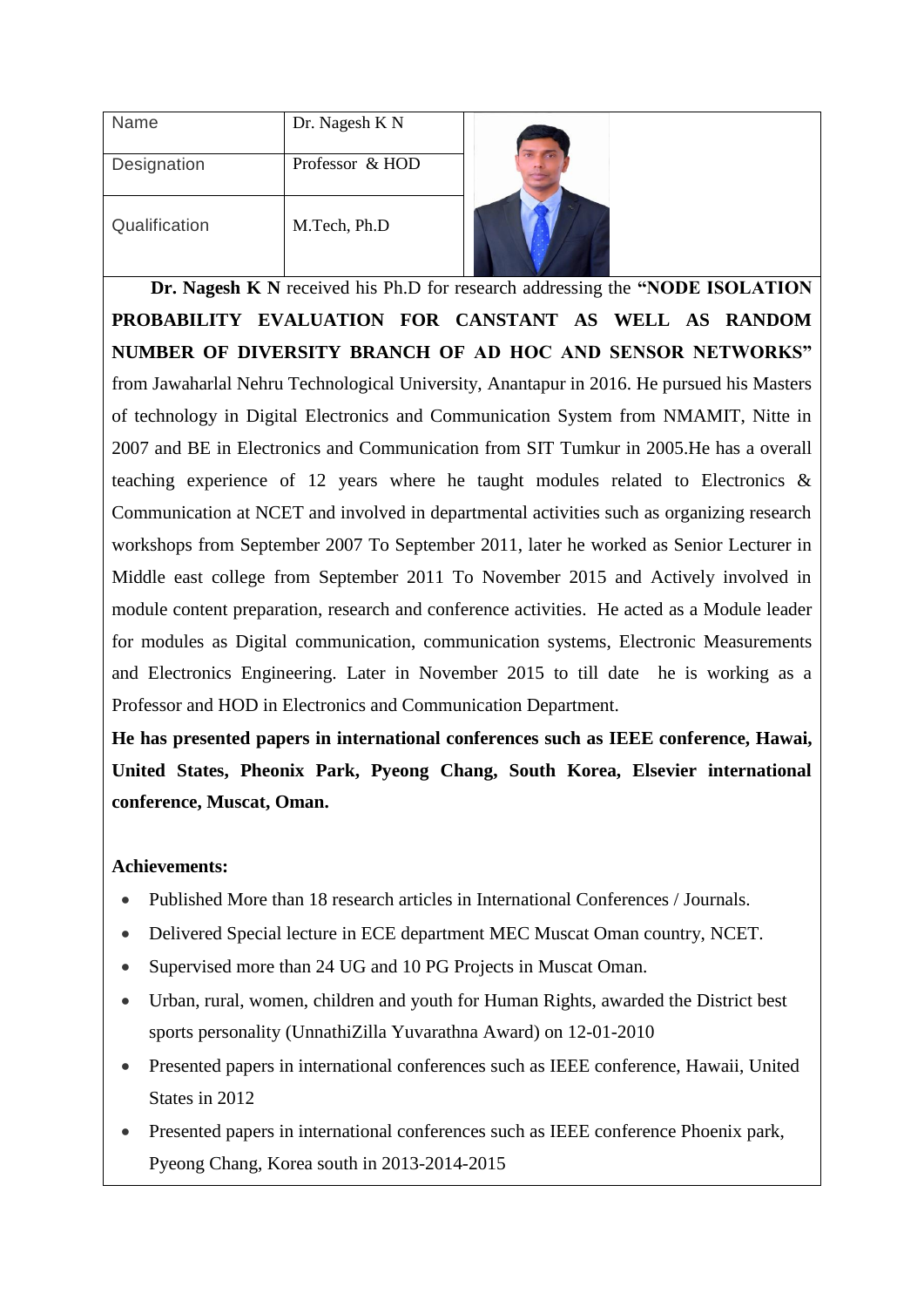- Presented papers in international conferences such as Elsevier international conference, Muscat, Oman in 2015
- Judge for National Level Techno-Cultural Management & Sporting Extravaganza in REVA University on 31st March 2016
- Karnataka Science and Technology Academy Dept. of Science and Technology, Govt. Polytechnic Bagepalli, Karnataka, awarded for achievement in the field of science and Technology on 29/02/2016.
- Session Chair in the 2016 IEEE international conference on recent trends in electronics, information & communication technology
- Supervising 7 Ph.D research scholars under VTU and 4 students are completed with the course work.
- Jury member in the institution organizing committee of innovation of engineering technology –IET' 17, a national level paper presentation contest.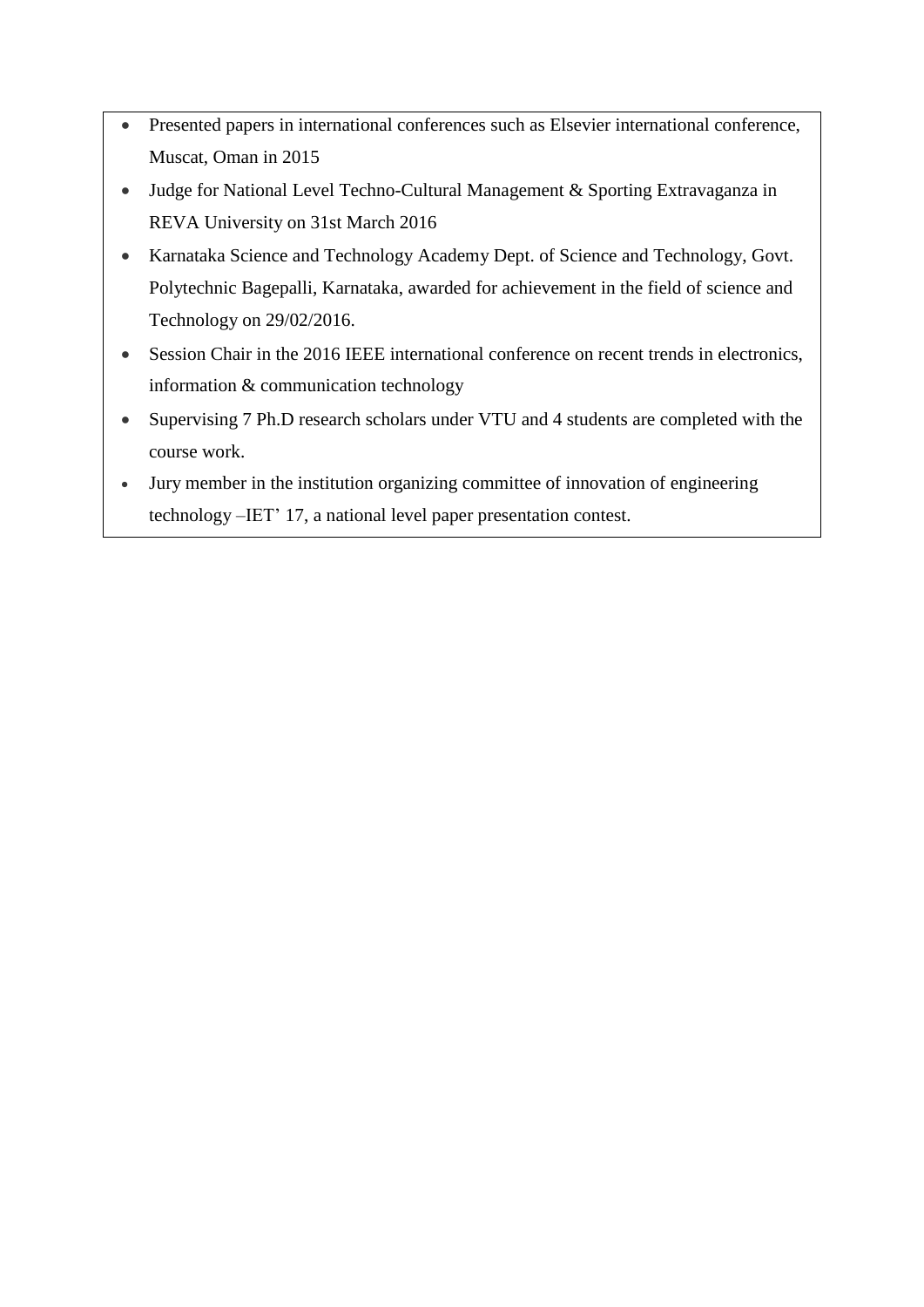| Name          | Dr. H Venkatesh<br>Kumar |  |
|---------------|--------------------------|--|
| Designation   | Professor                |  |
| Qualification | M.Tech, Ph.D             |  |

 Mr. H Venkatesh Kumar has completed Ph.D Degree in the area of "Cognitive Radio Networks", from Jawaharlal Nehru Technological University (JNTUA), Anantapur (AP). As a part of Research work he has published more than 11 Research papers in International conference and Journals.

 He is working towards in the thrust research area such as Wireless Communication, Digital communication, Satellite Communication, Signal Processing etc. He is a student satellite research program coordinator (ECE-STUDSAT-2) as a part of this program (UG) he has completed more than 10 projects. He is interacting with professional institutions like ISRO etc. to carry out STUDSAT-2 (student satellite research program).One of the project under his guidance was presented at 64th International Astronautical Congress, Beijing, China Titled on" DESIGN OF ONBOARD COMMUNICATION SYSTEM FOR THE NANO-SATELLITE STUDSAT-2A/2B,in international conference. He pursued his Masters of Technology in Electronics from Sir MVIT, Bengaluru and BE in Electronics and Communication Engineering. He has more than 20 years of teaching experience and currently working as Professor in Department of Electronics and Communication, Nagarjuna College of Engineering and Technology, Bangalore. Actively involved in research, conference activities, invited talks etc., He has total credit of more than 15 Research papers.

- Participated HAMFEST INDIA-(National Ham Radio Operators meet) Dec-2018. Organized by Indian Institute of HAMS in association with REVA University, Bangalore.
- Organized HAM Awareness Program with Demonstration for the students and staff of ECE department at NCET on 9<sup>th</sup> March 2017.
- Attended has a jury member in the Innovation of Engineering & Technology (IET 17), a National Level Paper Presentation Contest, conducted by Recruitment Analysis Council, Government of India on March 2017
- Project entitled "Establishment of Communication Link for STUDSAT-2 Satellite" exhibited in National students Projects exhibition-2016 organized by the Alpha College of engineering, Bengaluru, in association with AICTE, New Delhi, held on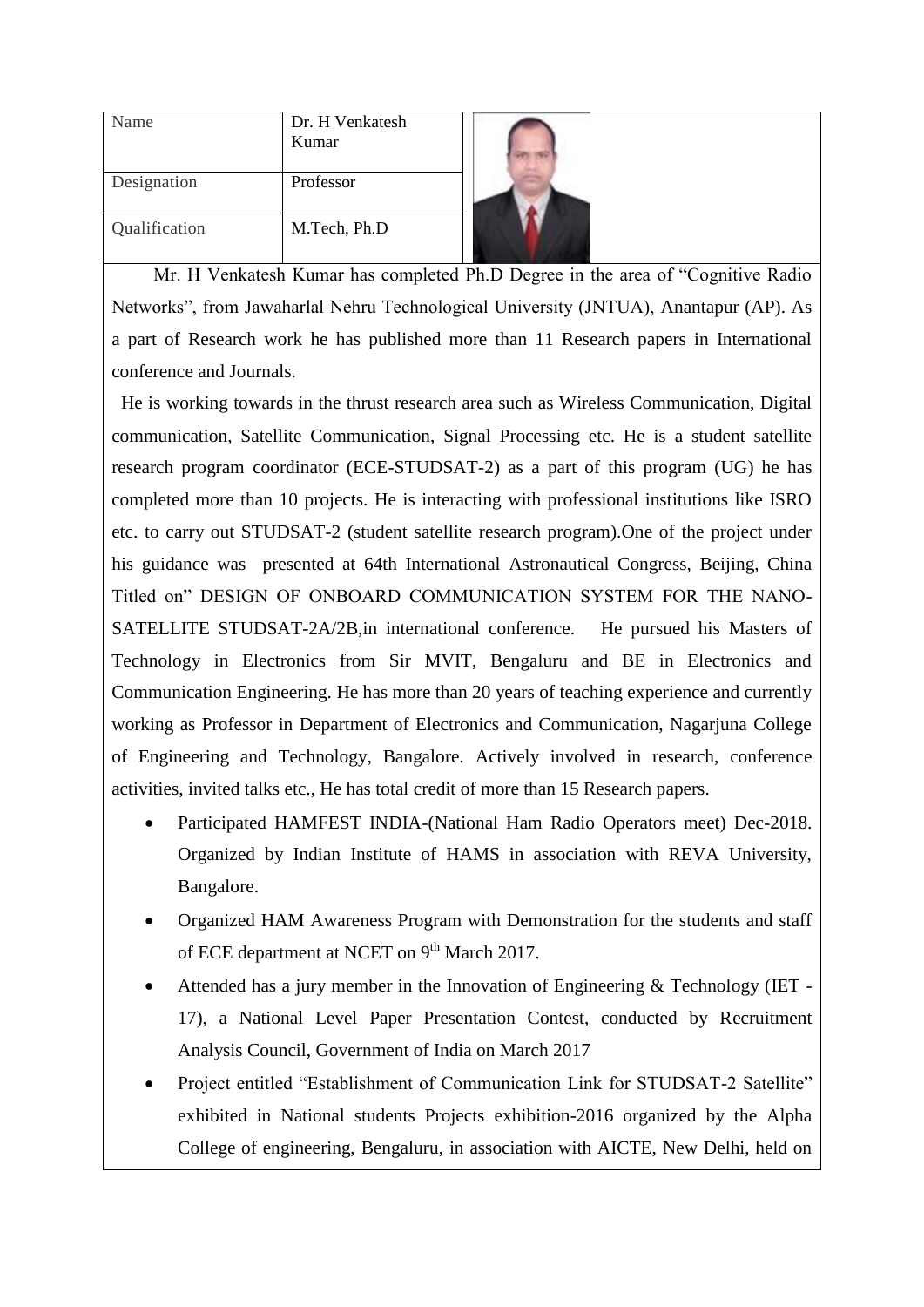14th may 2016 and secured 3rd prize, under my guidance.

- Participated in Student Satellite Training Program (SSTP)" Organized by Team STUDSAT at Nitte Meenakshi Institute of Technology along with ISRO Bangalore, July 2016.
- Participated in One Day Workshop on "Outcome Based Education" on July 2016, organized by IEEE SSIT – ES at Nagarjuna College of Engineering & Technology.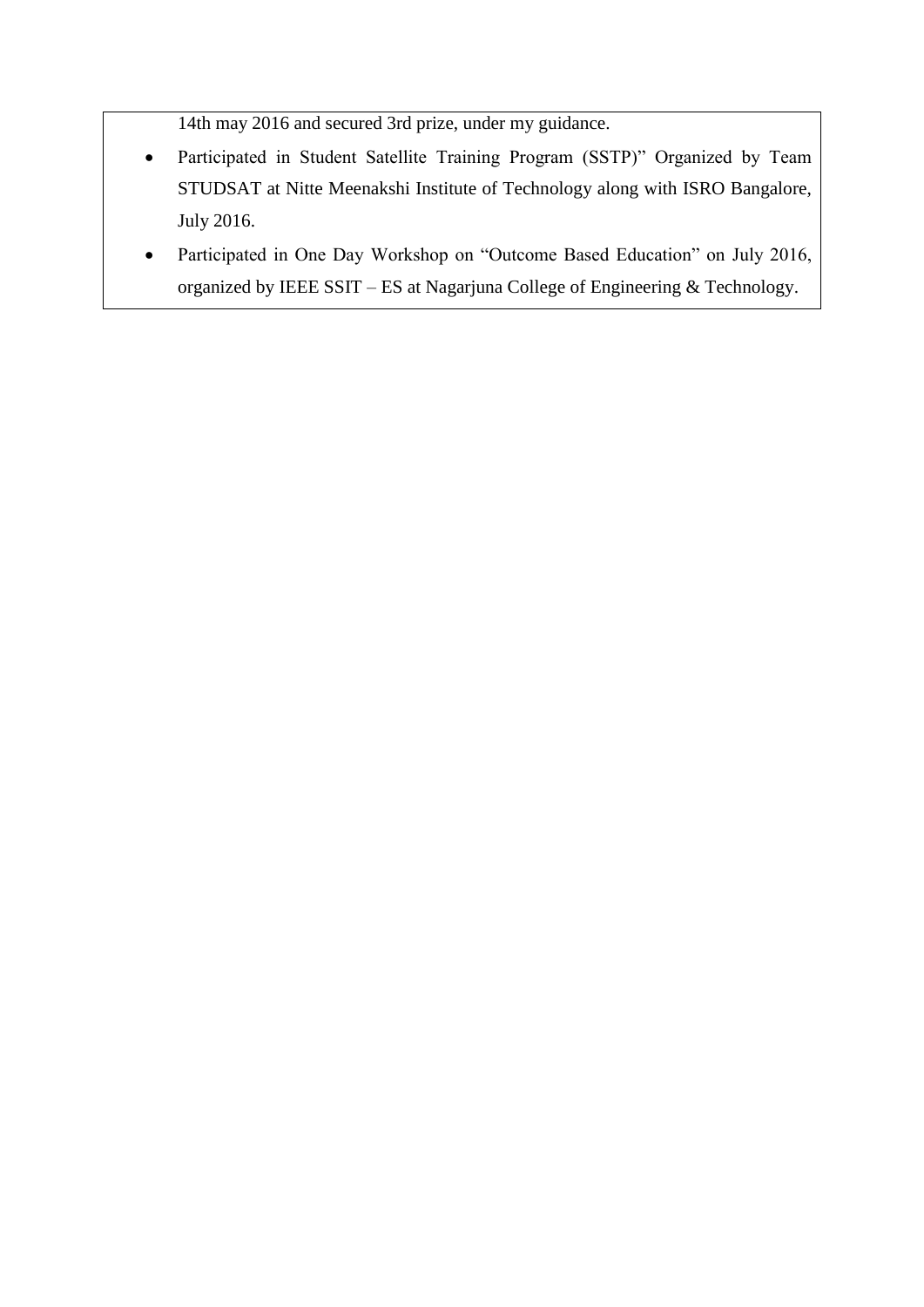| Name          | Dr.Premjyoti G. Patil |
|---------------|-----------------------|
| Designation   | Professor             |
| Qualification | M.Tech, Ph.D          |



**Dr. Premajyoti G. Patil** working as Professor in Electronics and Communication Engineering department. She obtained her BE degree in Instrumentation Technology from Gulbarga University, Gulbarga in 1994 and ME degree in Power electronics from Gulbarga University, Gulbarga in 1998 and PhD in Electrical & Electronics Engineering from Dr. MGR Educational & Research Institute University, Chennai. She is having 21 years of teaching experience & she published nearly twenty papers in National & International conferences/Journals and guiding four PhD scholars. Her areas of interest are Microprocessors, Computer Networks, Computer Organization, Electronic Circuits, and Logic Design. She has three best technical paper awards in her credit. She is recipient of state level **project of the year** award during the academic year 2015-2016 conducted by Karnataka State for Science and Technology. She worked as a resource person for summer Internship 2016 on IOT conducted by **Texas Instruments University**. She is Life member of ISTE and member of IEEE.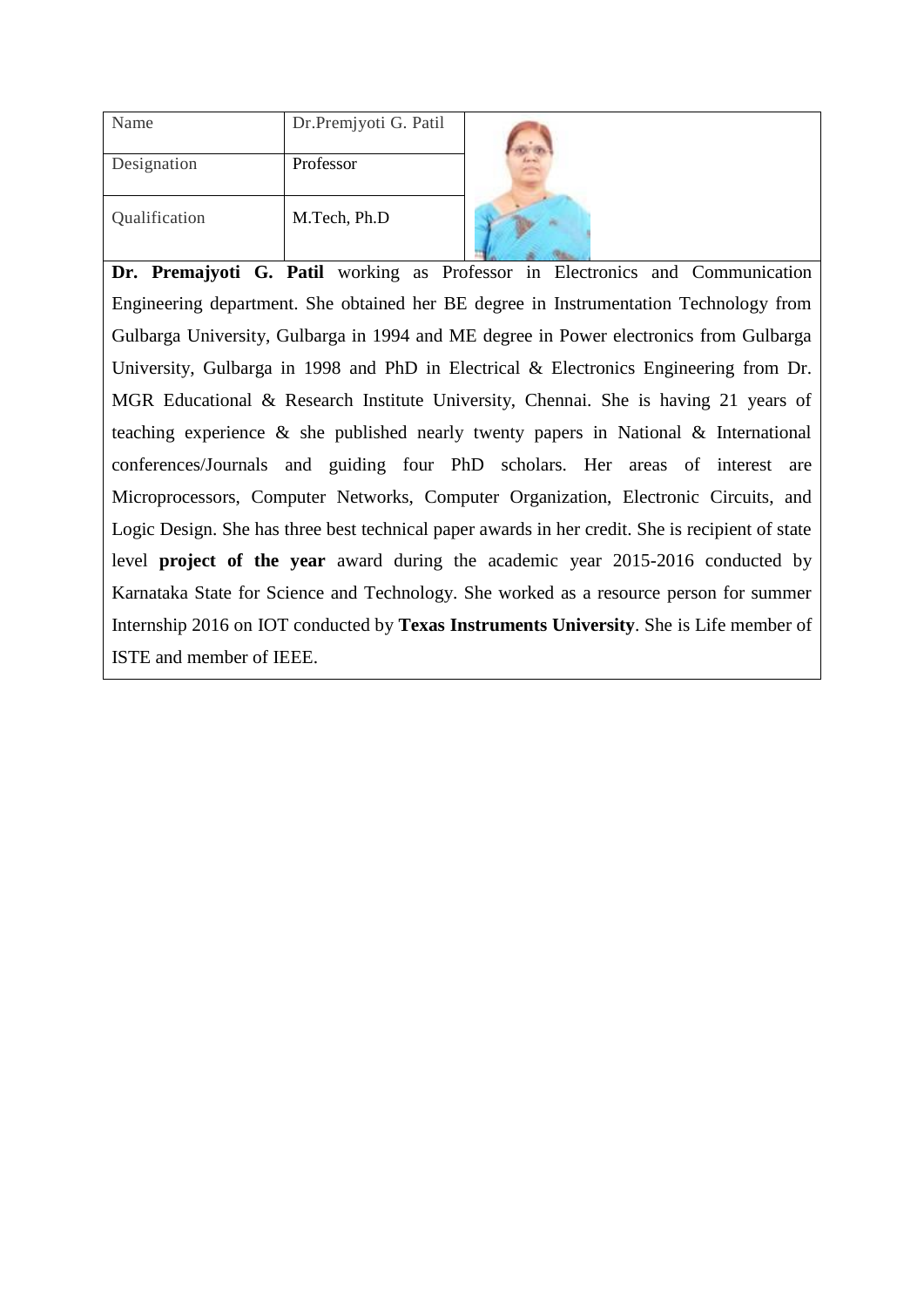| Name          | Dr. Wilfred John Vaz |            |
|---------------|----------------------|------------|
| Designation   | Professor            | <b>TOP</b> |
| Qualification | M.Tech, Ph.D         |            |

**Dr. Wilfred John Vaz** received his Ph.D for research addressing the issue on **"LOCALIZATION AND TRACKING OF PHYSICAL SYSTEM for Underwater WSNs"** from University of Tripoli in 2010. He pursued his Masters of Technology in Digital Electronics and Advanced Communication from **NITK, Surathkal** in 1996 and B.Tech in Electronics and Communication from **NITK, Surathkal** in 1984. He is a medalist from NITK. Initially he worked in industry (ONGC) for two years before taking up teaching profession in the year 1986. Since then he has been in this profession, worked both in India as well as overseas. He has a overall teaching experience of 33 years including 11 years at overseas universities. He has worked under various levels, teaching, R&D and administration. He has taught several subjects both in analog & digital domains. His current areas of interest are in wireless and underwater communication. He was involved in syllabus development of a overseas university curriculum. He has successfully led a team in designing and commissioning commercial projects.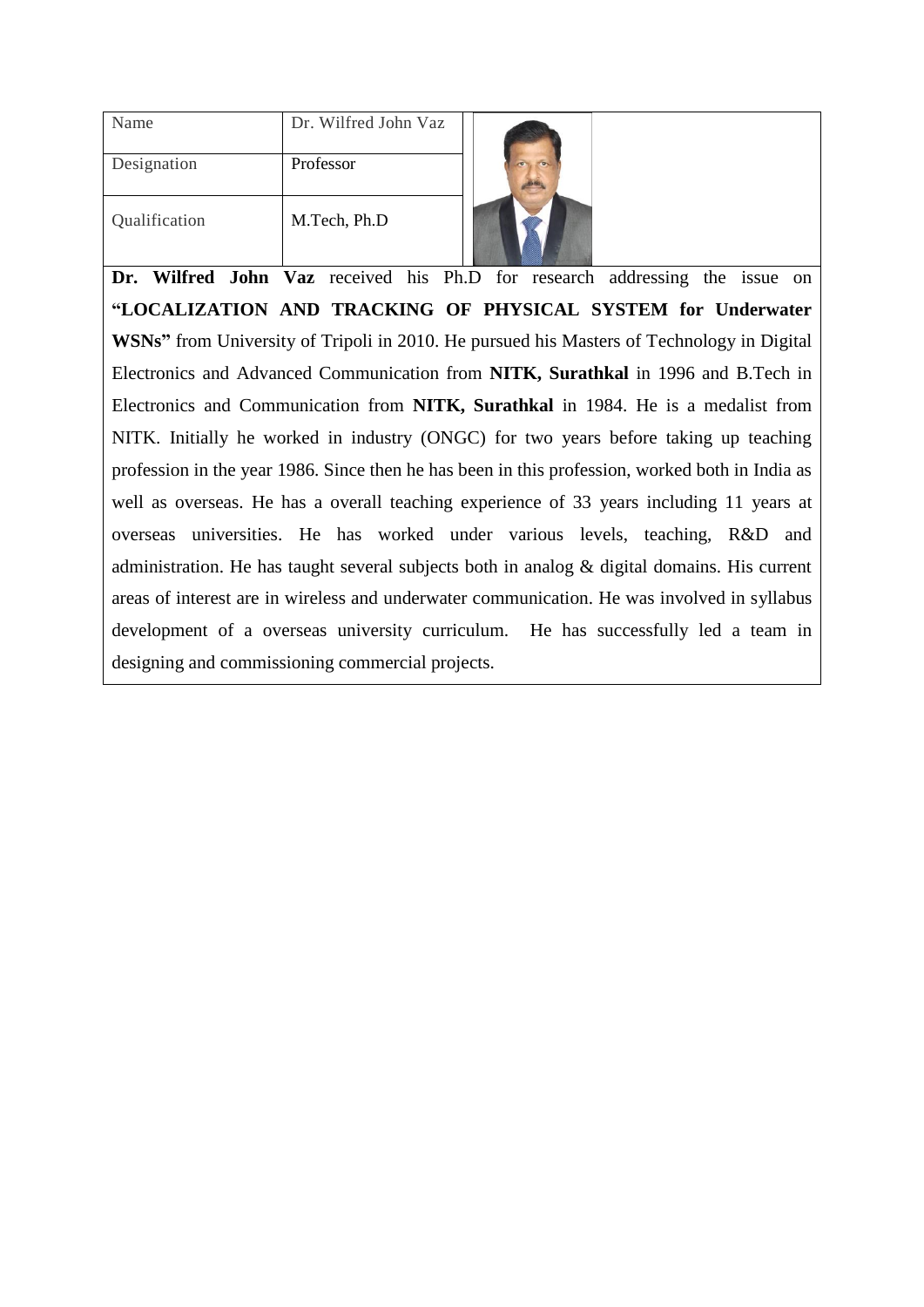| Name          | Dr. Basavaraj G M   |  |
|---------------|---------------------|--|
| Designation   | Associate professor |  |
| Qualification | M.Tech, Ph.D        |  |



Dr. Basavaraj G.M completed his Bachelor of Engineering degree in SJCIT, Chickaballapur from Bangalore University, in the field of Electronics and Communication. He received his Master of Technology degree from Sir MVIT, Bangalore. He is pursuing his Ph.D from VTU, Belgaum. He is currently working as an Associate Professor in the Department of Electronics and Communication, Nagarjuna College of Engineering and Technology, Bangalore and he has an overall teaching experience of 21 years.

| Name          | Mrs. Bhavya. V      |  |
|---------------|---------------------|--|
| Designation   | Associate professor |  |
| Qualification | M.Tech              |  |

Mrs. Bhavya. V is presently working as an Associate professor in the Department of Electronics and Communication at Nagarjuna College of Engineering and Technology, Bangalore. She completed her master's degree in the year 2012 from REVA Institute of Technology and Management, Bangalore. She has an overall teaching experience of 13 years where she taught modules related to Electronics & Communication at NCET and actively involves in various departmental activities such as organizing Technical and cultural festivals, Course coordinator, Counseling Coordinator, Cultural coordinator, and so on. She has guided around 8 UG projects and 1 PG project.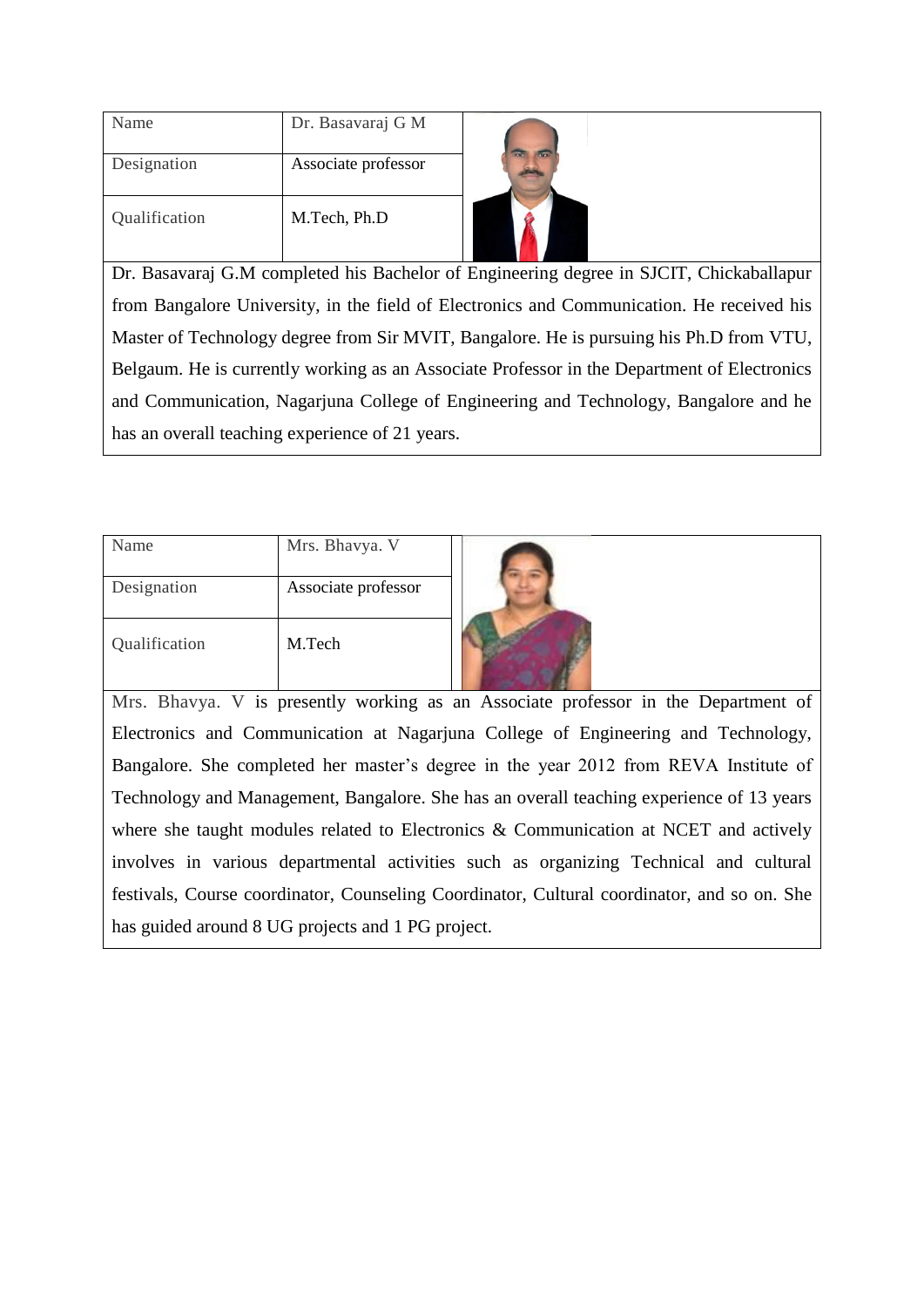| Name          | Mrs.Roopa G         |  |
|---------------|---------------------|--|
| Designation   | Associate professor |  |
| Qualification | M.Tech, (Ph.D)      |  |

Mrs. Roopa.G is presently working as an Associate Professor in the Department of Electronics and Communication at Nagarjuna College of Engineering and Technology, Bangalore. She completed her master's degree in the year 2007 from JNTU, Hyderabad. She has an overall teaching experience of 11 years where she taught modules related to Electronics & Communication at NCET and actively involves in various departmental activities such as organizing research workshops, Course coordinator, Cultural coordinator, Sports coordinator, Hobby club coordinator and Disciplinary committee team leader, Totally 8 workshops are attended. 5 national and international conferences papers are presented. She has guided around 14 UG projects and 5 PG projects. Her area of interest is FACTS and related to Power Engineering.

| Name          | Mr. Rohith. S       |  |
|---------------|---------------------|--|
| Designation   | Associate professor |  |
| Qualification | M.Tech, (Ph.D)      |  |

Mr. ROHITH S completed his Bachelor of Engineering degree in Nagarjuna college of Engineering and Technology, Bangalore from Visvesvaraya Technological University, Belgaum in the field of Electronics and Communication Engineering. He also completed Master of Technology degree in the area of VLSI Design and embedded systems in Dr. Ambedkar Institute of technology, Bangalore affiliated Visvesvaraya Technological University, Belgaum. Currently he is pursuing his Ph.D Degree in Visvesvaraya Technological University, Belgaum in the area of "Digital Image Watermarking". As a part of Research work he has completed all the course work subjects prescribed by University and Pre Ph.D comprehensive viva voce Exam. Also based on the research work he has published more than 5 Research papers in International conference and Journals. He is working towards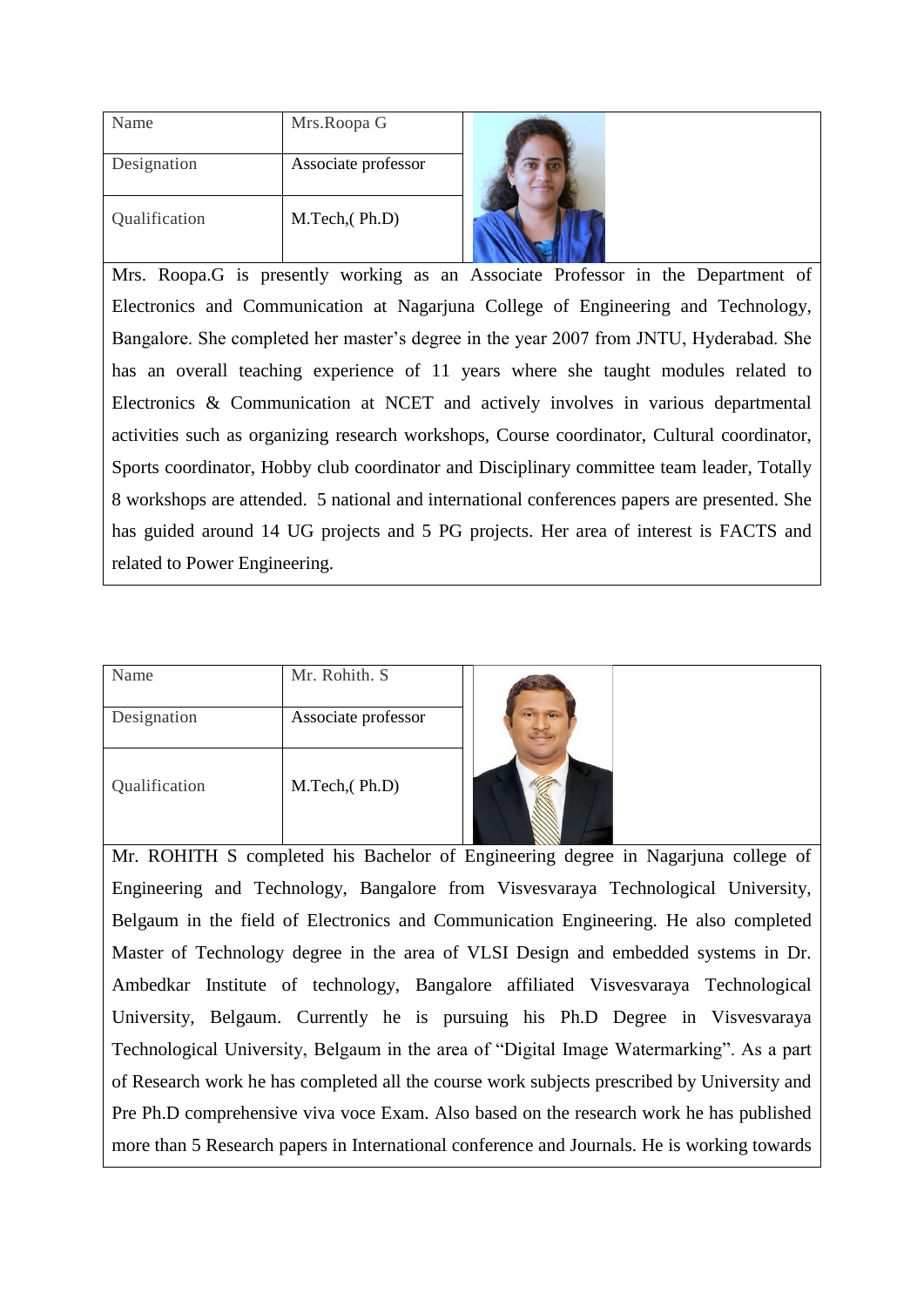in the thrust research area such as cryptography, Information Hiding, VLSI design etc. He has presented 7 research articles in IEEE international conference held in different places of India (All the papers listed in IEEE digital Library). He also published papers in International journals and national conferences. He has total credit of 25 Research papers in past 5 years with 14 Google scholar citations with 3 H- index (till October 2016). He has more than 10 years of teaching experience and 1 year of industry experience and currently working as Assistant Professor in Department of Electronics and Communication, Nagarjuna College of Engineering and Technology, Bangalore.

| Name          | Mrs.Ashwini. S             |  |
|---------------|----------------------------|--|
| Designation   | <b>Assistant Professor</b> |  |
| Qualification | B.E., M.Tech.(Ph.D)        |  |

Mrs. Ashwini S is presently working as an Assistant Professor in the Department of Electronics and Communication at Nagarjuna College of Engineering and Technology, Bangalore. She completed her master's degree in the year 2009 from S.J.C.I.T. Chickballapur. She has an overall teaching experience of 9 years where she taught modules related to Electronics & Communication at NCET and actively involves in various departmental activities such as organizing research workshops, Course coordinator, Cultural coordinator, Sports coordinator, Hobby club coordinator and so on. She has guided around 12 UG projects and 5 PG projects. She is a member of IEEE, SSIT chapter.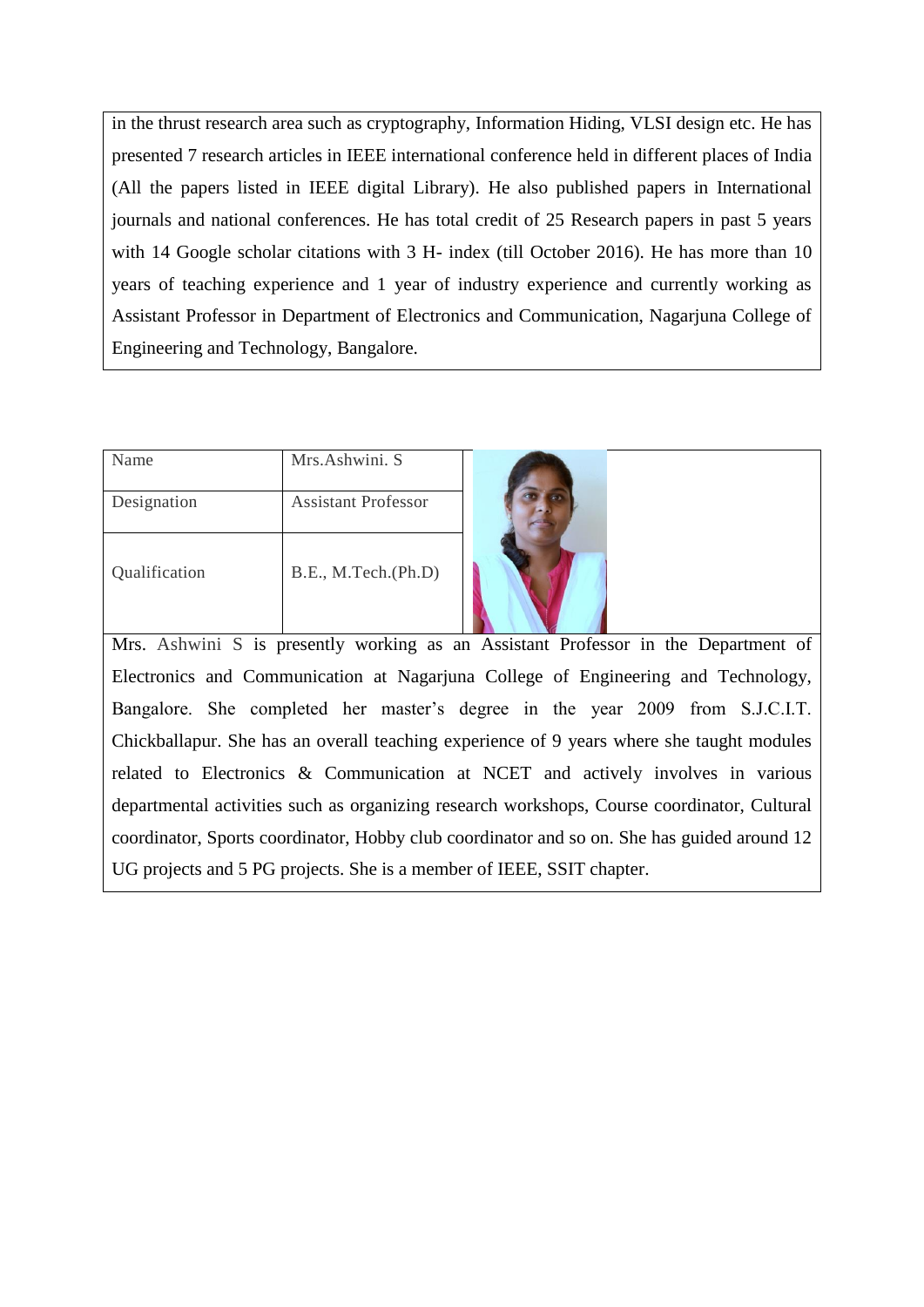| Name          | Mr. Nanda Kishore.<br>$C_{\cdot}$ V |  |
|---------------|-------------------------------------|--|
| Designation   | <b>Assistant Professor</b>          |  |
| Qualification | B.E., M.Tech.(Ph.D)                 |  |

Mr. C V Nanda Kishore is presently working as an Assistant Professor in the Department of Electronics and Communication at Nagarjuna College of Engineering and Technology, Bangalore. He completed his master's degree in the year 2010 from R V College of Engineering and technology, Bangalore. He has an overall teaching experience of 07 years where he taught modules related to Electronics & Communication at NCET and actively involves in various departmental activities such as organizing research workshops, Course coordinator, Cultural coordinator, Sports coordinator, Hobby club coordinator and Disciplinary committee team leader, Totally 2 workshops are attended. 2 Journals are published and 5 national and international conferences papers are presented. He has guided around 12 UG projects and 5 PG projects. He is a member of IEEE, SSIT chapter and Member of Karnataka vignyana parishat.

| Name          | Mr. UpadhyaAnant           |  |
|---------------|----------------------------|--|
| Designation   | <b>Assistant Professor</b> |  |
| Qualification | B.E., M.Tech.              |  |



Mr. UpadhyaAnant has completed his Engineering degree in Electronics and Communication from BEC, Bagalkot and M.Tech in Digital Communication from RVCE, Bangalore. He has guided six UG projects at Nagarjuna College of Engineering and Technology. He has been actively involved in various academic and research activities in the field of Image Processing and Network Security. Student counseling, seminar coordinator, subject coordinator for autonomous subject is some of the various duties that he has donned in the department.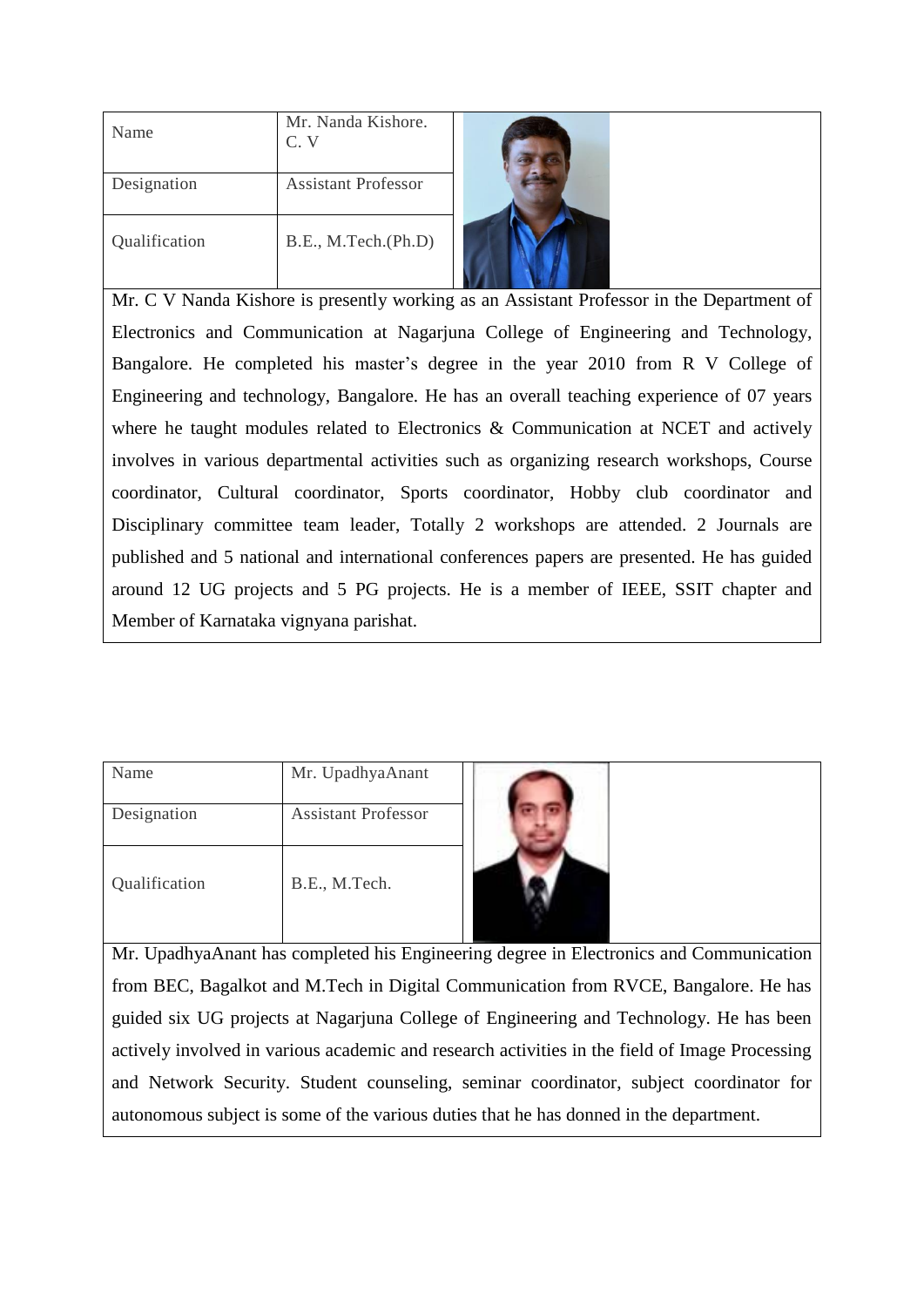| Name          | Mr. KasettyRambabu         |
|---------------|----------------------------|
| Designation   | <b>Assistant Professor</b> |
| Qualification | B.E., M.Tech., (PhD)       |



Mr. Kasetty Ram Babu,Completed his Engineering degree in Electronics and Communication and M.Tech in VlSI Design and Embedded Systems in 2011 from VTU Belguam. Guided Nine Under Graduate and Seven Post Graduate projects at Nagarjuna College of Engineering and Technology. Published four papers in reputed international journals and five papers in national conferences. He had won second place in national level paper presentation conducted at SJCE Mysore. His area of interest includes VLSI & Embedded systems.

He is the faculty member in e-yantra robotic club at NCET, which is established with the support of IIT BOMBAY & MHRD Govt of INDIA. He has participated in eyantra robotic teachers competition (e-YRTC-2015) conducted by IIT Bombay.

His area of interest includes VLSI& Embedded systems, Communication systems & CMOS RF Circuits. He is having six years of experience and have handled various subjects for under graduate and post graduate students.

| Name          | Mr. YaseenBasha     |  |
|---------------|---------------------|--|
| Designation   | Assistant Professor |  |
| Qualification | B.E., M.Tech.       |  |



Mr. Yaseen Basha Completed his Engineering degree in Electronics and Communication and M.Tech in VlSI Design and Embedded Systems in 2012. Guided six UG and Eight PG projects at Nagarjuna College of Engineering and Technology. Presented four national conference and two papers at DRDO Sponsored National Conference on "Emerging Trends in VLSI, Embedded System, Nano Electronics and Telecommunication System" at Dayananda Sagar college of engineering.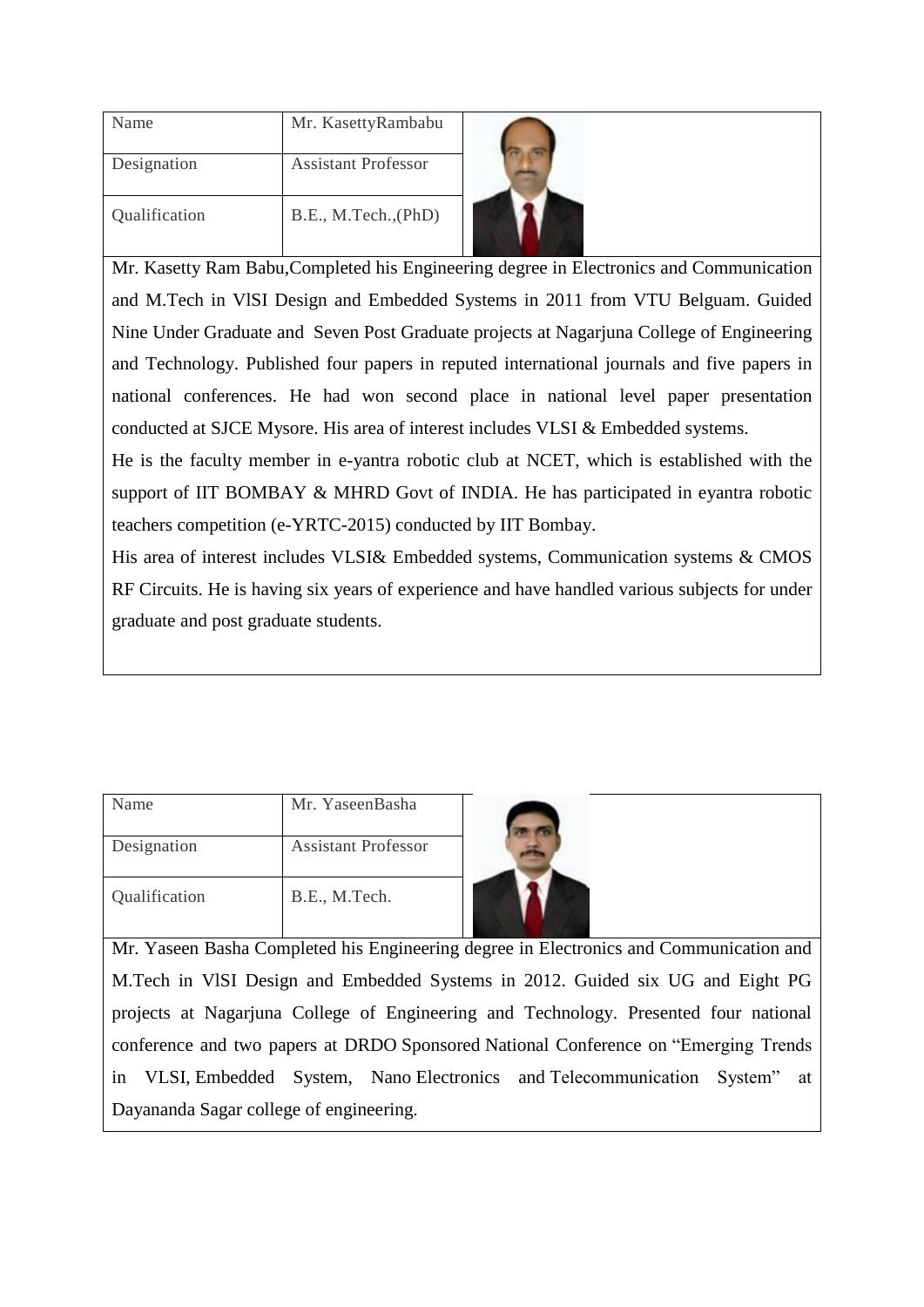| Name          | Mr. Mahesh, M. R.          |  |
|---------------|----------------------------|--|
| Designation   | <b>Assistant Professor</b> |  |
| Qualification | B.E., M.E.(PhD)            |  |



Mr. Mahesh M R completed his Bachelor of Engineering degree in SJCIT chickballapur from Visvesvaraya Technological University, Belgaum in the field of Electronics and Communication. He also received Master of Engineering degree from University Visvesvaraya College of Engineering, Bangalore from Bangalore University in the field of Electronics and Communication. He has more than 4 years of teaching experience and currently working as Assistant Professor in Department of Electronics and Communication, Nagarjuna College of Engineering and Technology, Bangalore.

He handled various subjects for UG and PG and his area of interest include Communication Systems, Embedded Systems, Wireless Communication and Digital Electronics.

| Name          | Mr. Sunil Kumar. B. S.     |  |
|---------------|----------------------------|--|
| Designation   | <b>Assistant Professor</b> |  |
| Qualification | B.E., M.Tech.              |  |

Mr. Sunil Kumar B S Completed his diploma in Electronics & Communication from Department of Technical Education Karnataka. He completed his under graduation in Telecommunication and took masters in VLSI and Embedded Systems from VTU Belgaum. Guided both UG and PG projects. His area of interest is Embedded Systems, Mechatronics, Wireless Communication, and Automotive Sensors.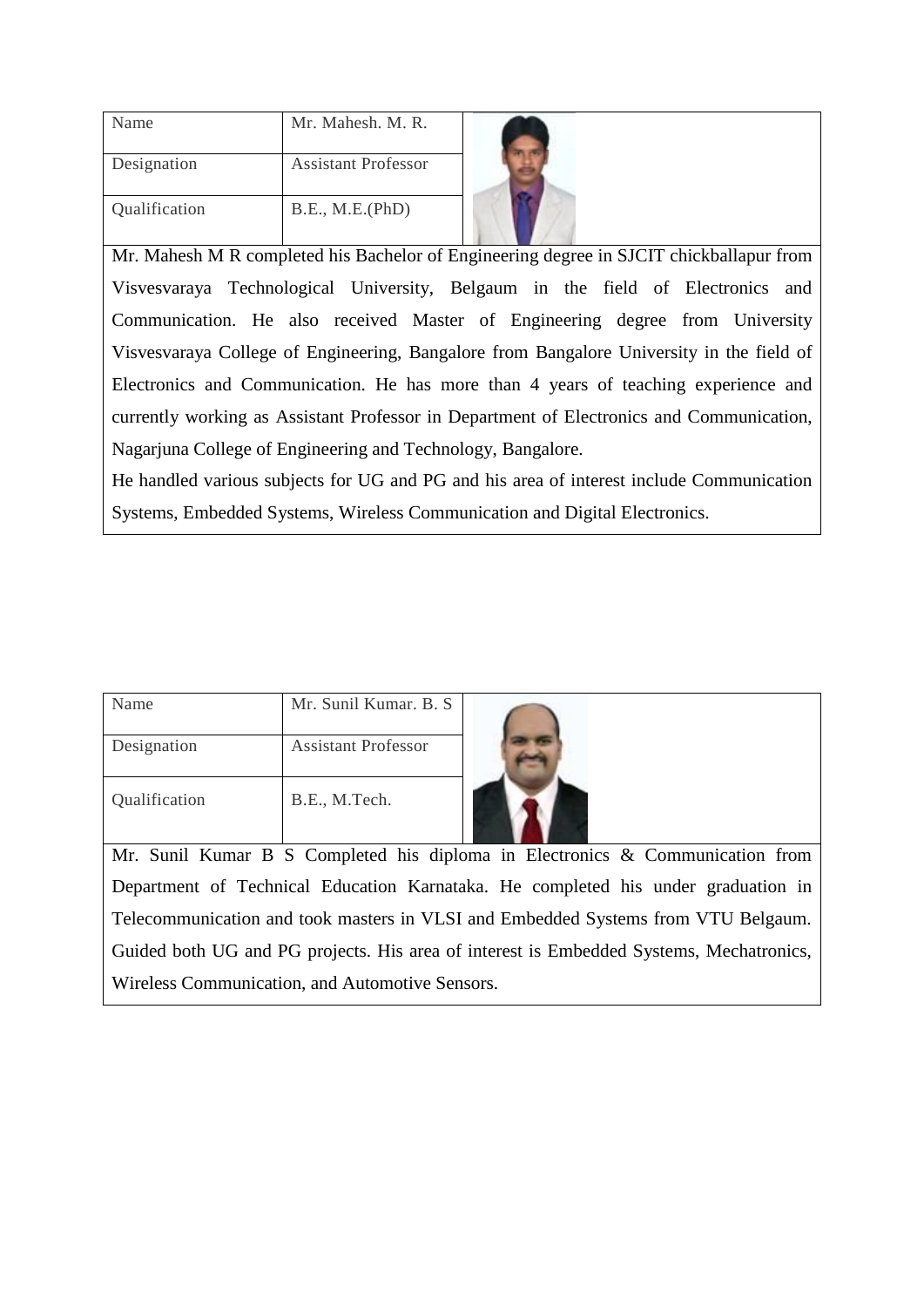| Name          | Ms.Sunitha. M              |
|---------------|----------------------------|
| Designation   | <b>Assistant Professor</b> |
| Qualification | B.E., M.E                  |



Ms. Sunitha.M completed her Bachelor of Engineering degree in NCET Bangalore from Visvesvaraya Technological University, Belgaum in the field of Electronics and Communication. She also received Master of Engineering degree from UVCE, Bangalore from Bangalore University in the field of Electronics and Communication. Currently she is working as Assistant Professor in Department of Electronics and Communication, Nagarjuna College of Engineering and Technology, Bangalore.

| Name          | Mr. Harish V               |  |
|---------------|----------------------------|--|
| Designation   | <b>Assistant Professor</b> |  |
| Qualification | B.E., M.Tech.(Ph.D)        |  |

Mr. Harish V pursued his Master of technology in Electronics from Sir M.V.I.T, Bengaluru in 2014 and Bachelor of Engineering in Electronics and Communication from NCET, Bengaluru in 2011. He had worked as Firmware Developer at SANDISK, Bangalore for one year. He is currently having one year of teaching experience where he taught subjects like Microprocessors, Computer Communication Networks and Basic Electronics.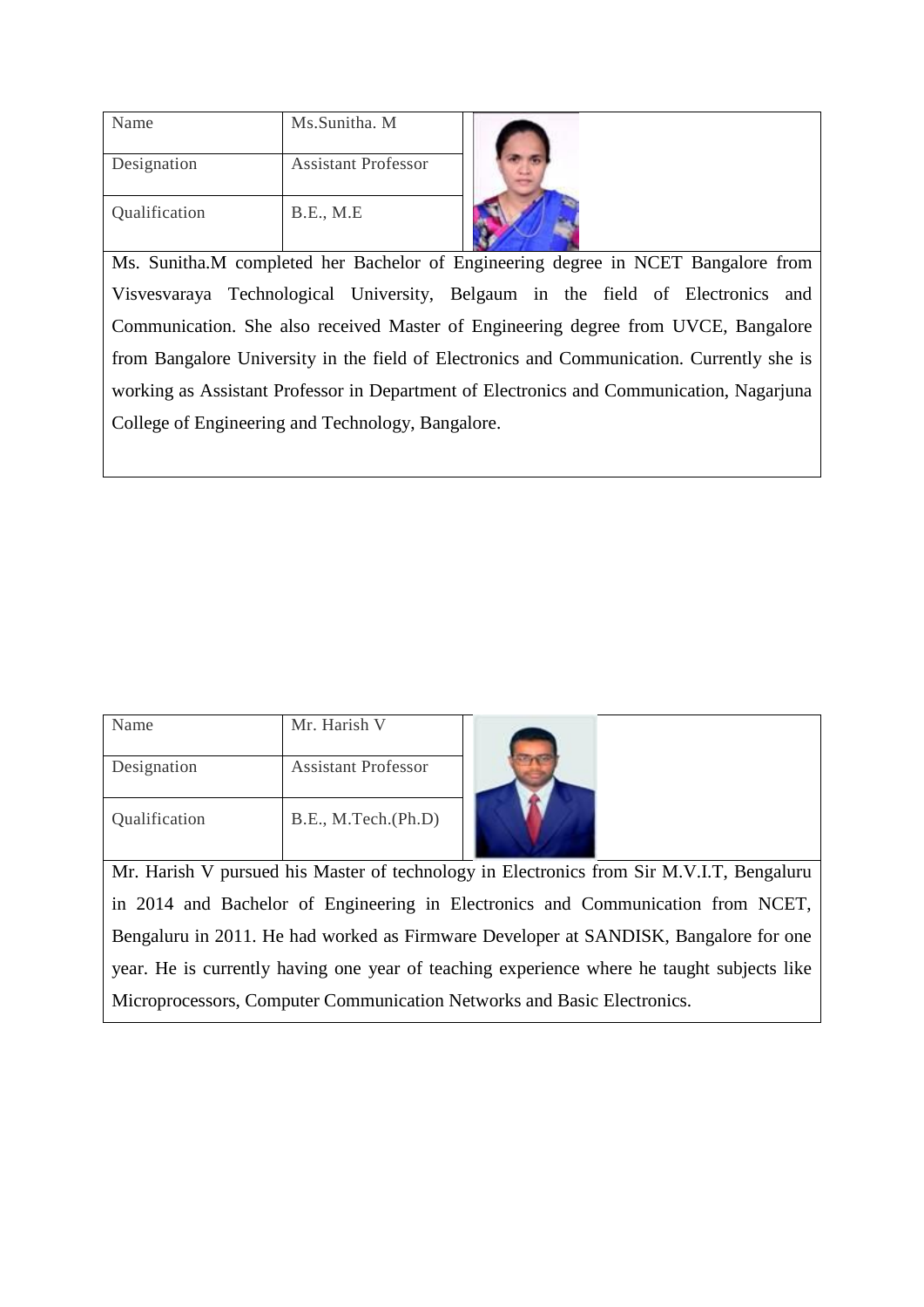| Name          | Mrs.SouparnikaJadhav       |
|---------------|----------------------------|
| Designation   | <b>Assistant Professor</b> |
| Qualification | B.E., M.Tech.(Ph.D)        |



Mrs. Souparnika Jadhav registered her Ph.D. under VTU in the year 2015 with the topic "An optimal algorithm for authentication and counterfeit detection of currency using optical character recognition". She pursued her Masters of technology in Digital Electronics and Communication Systems from MMEC, Belgaum in 2014 and Bachelor of Engineering in Electronics and Communication from MMEC, Belgaum in 2012.She has 5 year of teaching experience where she taught subjects like Antenna and Wave Propagation, Logic Design, Computer Communication Networks, management and Entrepreneurship, Analog Communication and Basic Electronics.

| Name          | Ms.HemaLatha. B            |  |
|---------------|----------------------------|--|
| Designation   | <b>Assistant Professor</b> |  |
| Qualification | B.E., M.Tech.              |  |

Ms. Hemalatha B pursued her Master of technology in Digital Electronics and Communication systems from S.J.C.I.T, Chickballapura in 2015 and Bachelor of Engineering in Electronics and Communication from VKIT, Bengaluru in 2013.

## **Achievements:**

 Presented a paper in National Conference at S.J.C.I.T. and published a paper in International journal IJAERT.

Total number of Attended workshop/seminars/FDP :02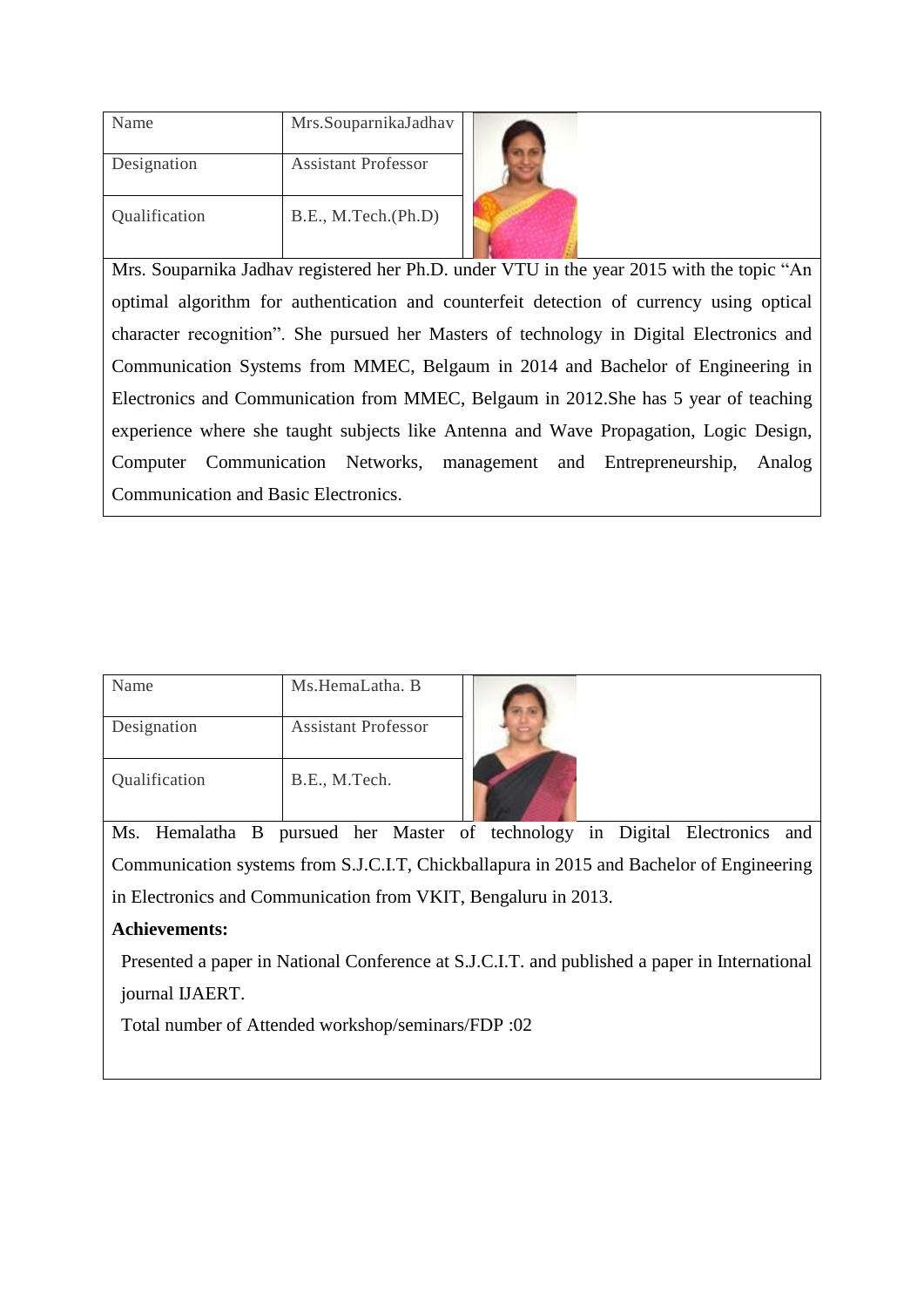| Name          | Mr. Shashikiran R          |  |
|---------------|----------------------------|--|
| Designation   | <b>Assistant Professor</b> |  |
| Qualification | B.E., M.Tech.(Ph.D)        |  |

Mr.Shashikiran R pursued his Master of technology in Electronics from Sir M.V.I.T, Bengaluru in 2014 and Bachelor of Engineering in Electronics and Communication from S.J.C.I.T.,Chickballapur in 2012. He had worked as Assistant Professor in Adarsha Institute of Technology, Bangalore for three years. He is currently having five years of teaching experience where he taught subjects like Signals and Systems, Field Theory, Antenna and Propagation, Network Analysis, Electronic Instrumentation, Control Systems, VLSI Process Technology.

| Name          | Mr. Vinay Kumar N          |  |
|---------------|----------------------------|--|
| Designation   | <b>Assistant Professor</b> |  |
| Qualification | B.E., M.Tech.              |  |

Mr. Vinay Kumar N pursued his Master of technology in Electronics from NCET, Bengaluru in 2013 and Bachelor of Engineering in Electronics and Communication from NCET, Bengaluru in 2010. He had worked as Assistant Professor in Achutha Institute of Technology, Bangalore for three years. He is currently having five years of teaching experience where he taught subjects like VLSI , Linear Integrated Circuits, Microcontrollers, Computer Communication Networks, Analog Electronic Circuits, Wireless Communication, Machatronics.